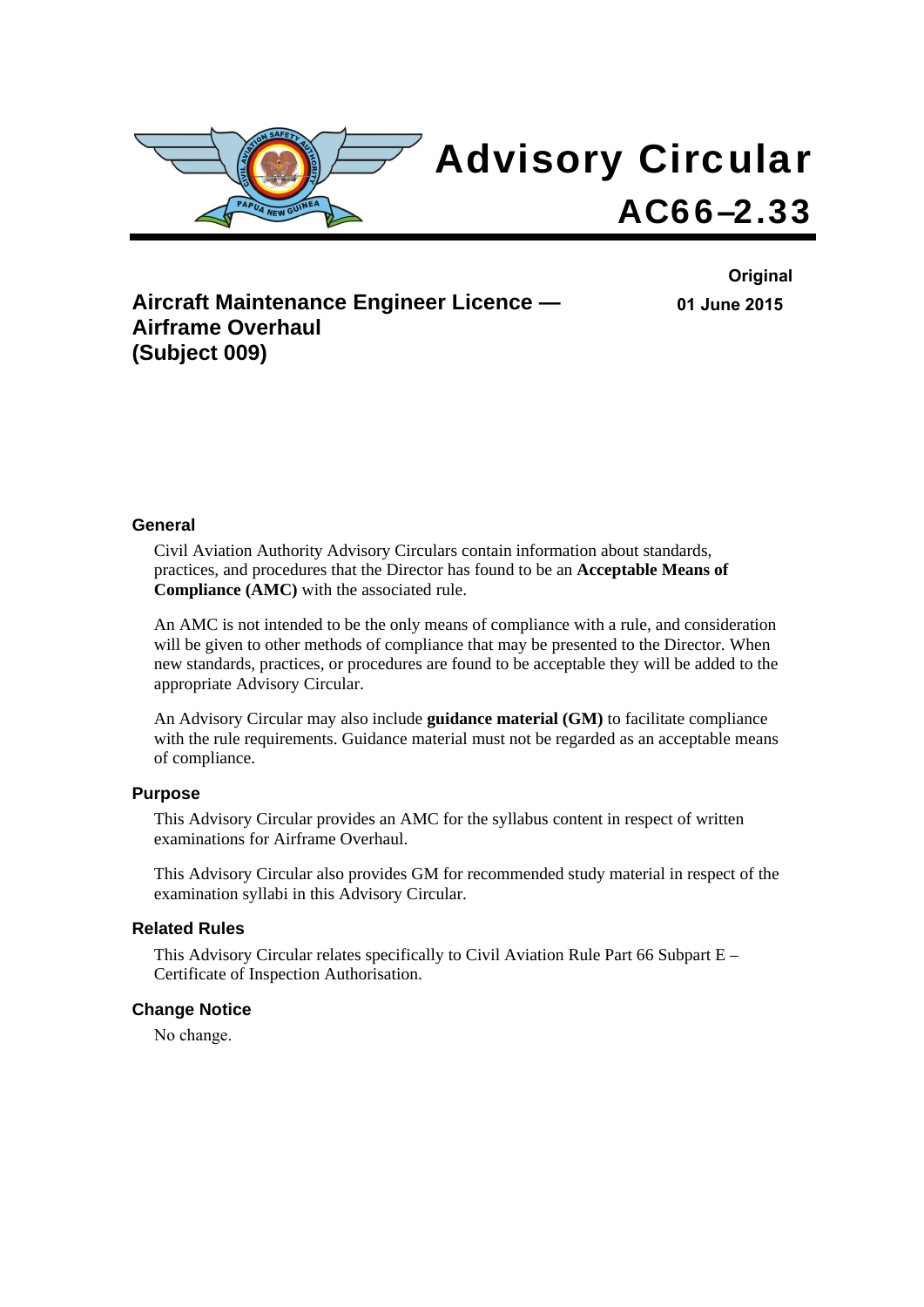# **Table of Contents**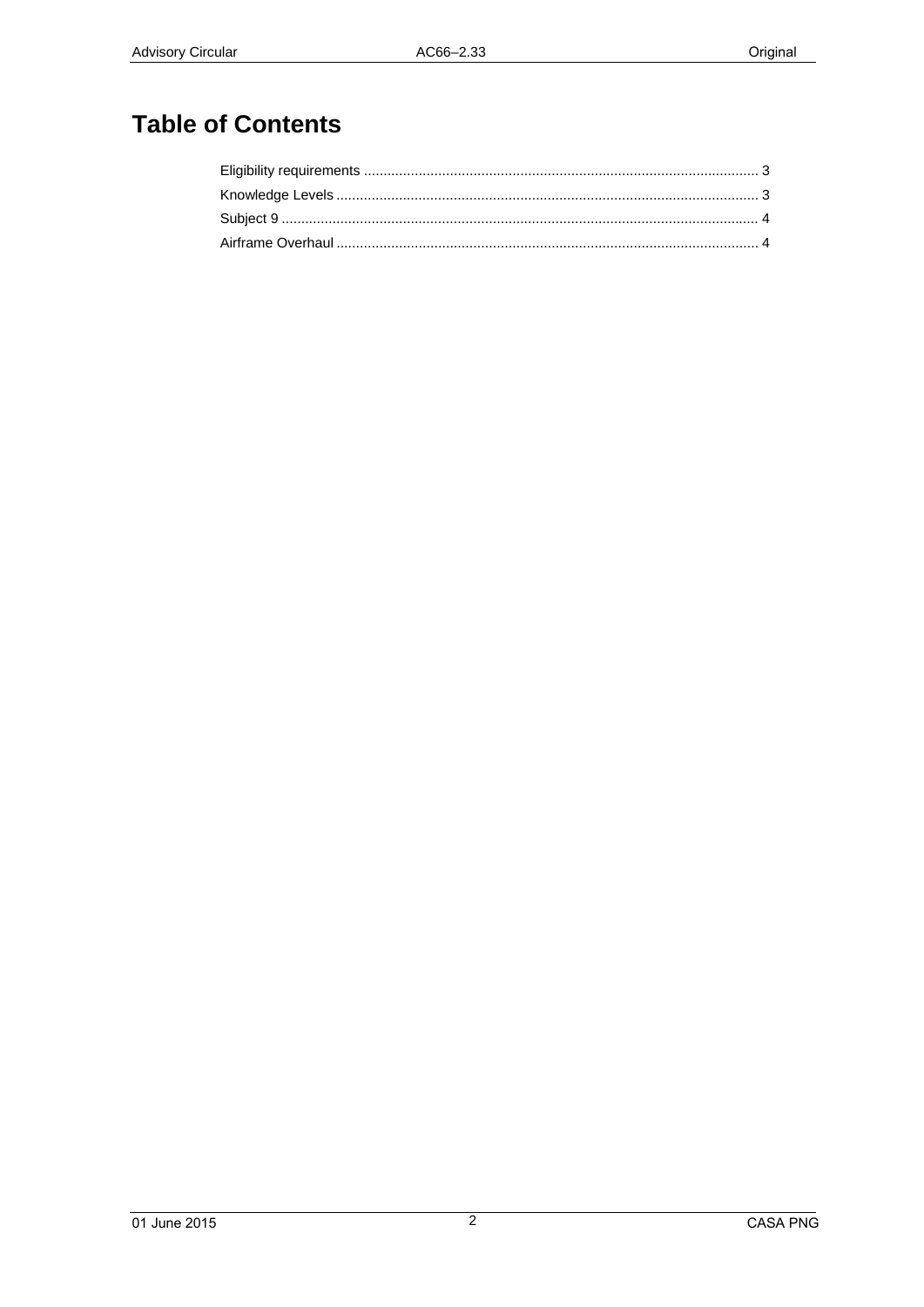# <span id="page-2-1"></span><span id="page-2-0"></span>**Eligibility requirements**

Rule 66.203(3) requires an applicant for a certificate of inspection authorisation to have passed an examination in airframe overhaul that is acceptable to the Director.

The examinations acceptable to the Director should comply with the syllabus contained in this Advisory Circular.

## <span id="page-2-2"></span>**Knowledge Levels**

This syllabus provides for the subject material covered in the Airframe Overhaul examinations.

Each topic within the syllabus has a level number which provides an indication of the degree or level of knowledge required. There are three level numbers and they are defined as follows:

- Level 1: General appreciation of principles and a broad understanding of the subject.
- Level 2: Comprehension of principles and salient features. Simple relevant calculations may be required.
- Level 3: Detailed knowledge of all aspects of the subject including relevant calculations.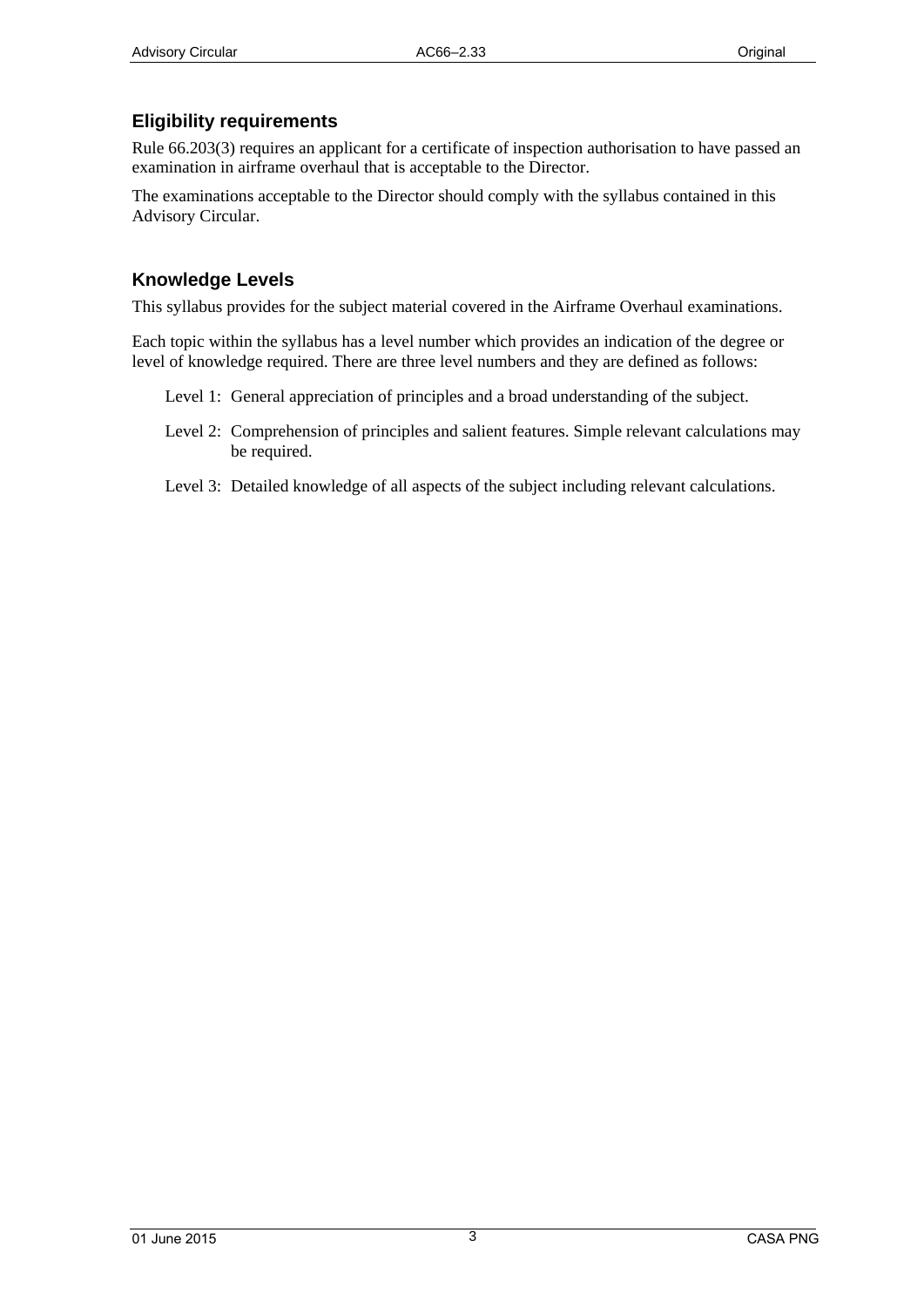# <span id="page-3-1"></span><span id="page-3-0"></span>**Subject 9**

### <span id="page-3-2"></span>**Airframe Overhaul**

### **Resource Study Material**

This resource study guide is produced to show where suitable material may be obtained. CAA is not bound to use these books for examining purposes, nor is CAA liable if these books are unavailable at commercial bookshops. You are advised that this list is a sample only. Many other titles may be equally as helpful in preparing for this examination.

| $\mathbf{1}$ . | A & P Mechanics Airframe Handbook                             | AC65-15A.   |
|----------------|---------------------------------------------------------------|-------------|
| 2.             | EA AC43-13-1A and 2.                                          |             |
| 3.             | Aircraft Sheet Metal Construction & Repair                    | EA-SMF.     |
| 4.             | <b>Aircraft Corrosion Control</b>                             | EA-CC1.     |
| 5.             | Aircraft Painting and Finishing                               | $E$ A-AP-2. |
| 6.             | Aircraft Bonded Structure                                     | EA-NMP.     |
| 7.             | FAA AC120-17A, Maintenance Control by<br>Reliability Methods. |             |
| 8.             | FAA FAR 23 and 25.                                            |             |
| 9.             | <b>Welding Guidelines</b>                                     | EA-WB       |

*The following books are acceptable alternatives to the A & P Handbooks. EA-ITP-GB General, EA-ITP-AB Airframe, EA-ITP-P Powerplant.* 

| $\mathbf{1}$ . | NON DESTRUCTIVE                        | 2 | Magnetic particle inspection.   |
|----------------|----------------------------------------|---|---------------------------------|
|                | <b>TESTING OF</b><br><b>STRUCTURES</b> |   | Dye Penetrant inspection.       |
|                |                                        |   | Radiography.                    |
|                |                                        |   | Ultrasonic testing.             |
|                |                                        |   | Eddy current testing.           |
|                |                                        |   | Visual inspection.              |
|                |                                        |   | Interpretation of test results. |
|                |                                        |   | NDT Operator Qualification.     |
|                |                                        |   |                                 |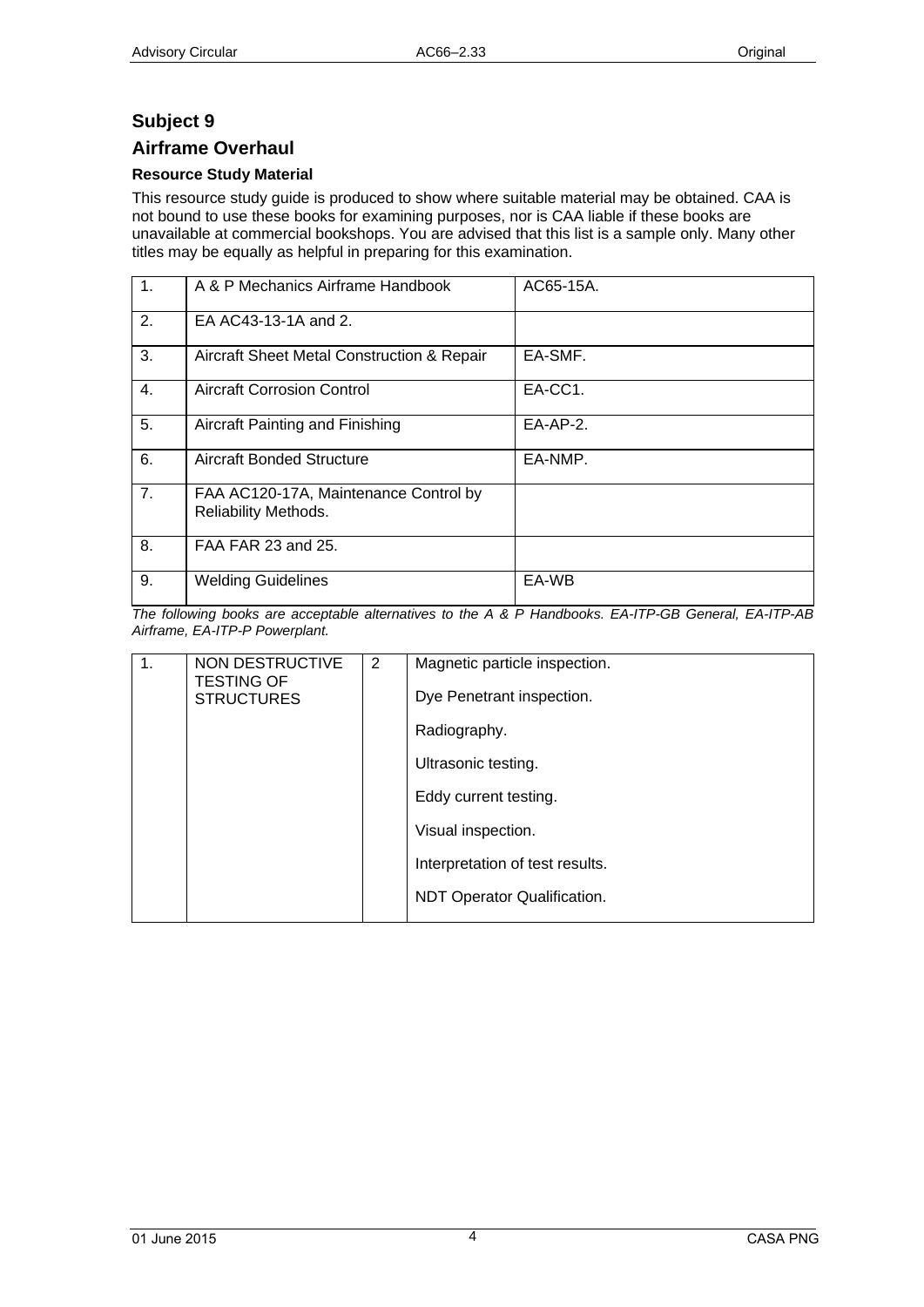| 2. | WELDING, BRAZING,                                    | 2 | Use and application.                              |
|----|------------------------------------------------------|---|---------------------------------------------------|
|    | <b>SOFT SOLDERING &amp;</b><br><b>HARD SOLDERING</b> |   | Approved welders - limitations, periodic testing. |
|    |                                                      |   | Support, preheat, pressure relief.                |
|    |                                                      |   | Cleaning and preparation.                         |
|    |                                                      |   | Fluxes, and filler and welding rods.              |
|    |                                                      |   | Weldable and non-weldable materials.              |
|    |                                                      |   | Strength of welded joints.                        |
|    |                                                      |   | Inspection before, during, and after welding.     |
|    |                                                      |   | Pre and Post treatments.                          |
|    |                                                      |   | Welding processes including:                      |
|    |                                                      |   | Oxy-acetylene<br>$\bullet$                        |
|    |                                                      |   | <b>Electric Arc</b><br>$\bullet$                  |
|    |                                                      |   | Tungsten inert gas<br>$\bullet$                   |
|    |                                                      |   | Metal inert gas<br>$\bullet$                      |
|    |                                                      |   | Spot welding<br>$\bullet$                         |
|    |                                                      |   | Shielded metal spot welding.<br>$\bullet$         |
|    |                                                      |   | Expansion and contraction of metals.              |
|    |                                                      |   | Metal cutting.                                    |
|    |                                                      |   |                                                   |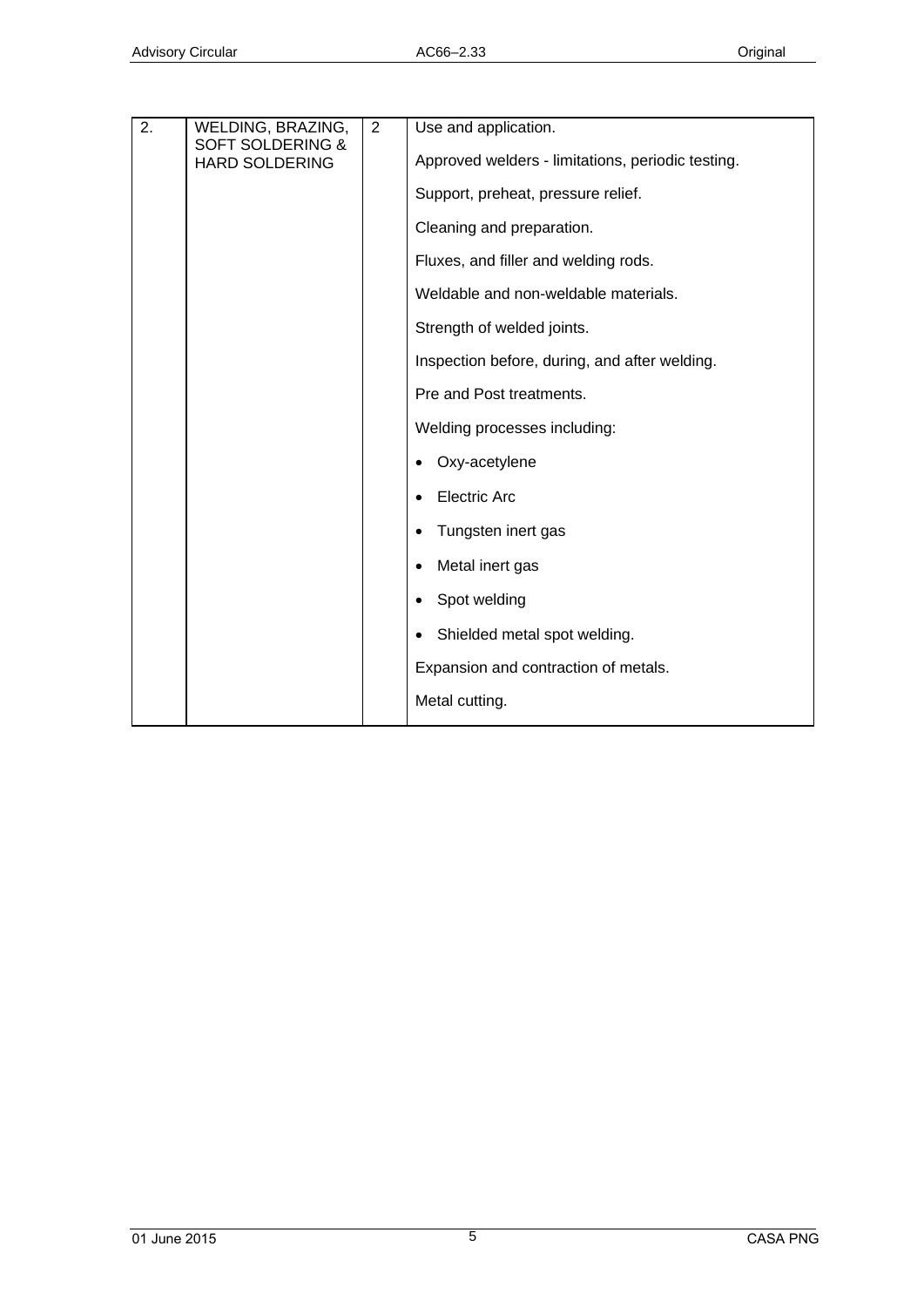| 3. | <b>AIRCRAFT PAINTING</b> | 2 | Finishing materials.                                |
|----|--------------------------|---|-----------------------------------------------------|
|    |                          |   | Paint touch-up.                                     |
|    |                          |   | Identification of paint finishes                    |
|    |                          |   | Paint removal.                                      |
|    |                          |   | Restoration of paint finishes.                      |
|    |                          |   | Acrylic nitro-cellulose lacquer finishes.           |
|    |                          |   | Epoxy finishes.                                     |
|    |                          |   | Polyurethane finishes.                              |
|    |                          |   | Enamel finishes.                                    |
|    |                          | 2 | Paint system compatibility.                         |
|    |                          |   | Methods of applying finishes.                       |
|    |                          |   | Preparation of paint.                               |
|    |                          |   | Common paint troubles.                              |
|    |                          |   | Dopes and doping.                                   |
|    |                          |   | Anticorrosive internal finishes.                    |
|    |                          |   | Chemical solvents.                                  |
|    |                          |   | Materials handling safety and painting precautions. |
| 4. | <b>CORROSION</b>         | 3 | Corrosion control.                                  |
|    |                          |   | Forms of corrosion.                                 |
|    |                          |   | Factors affecting corrosion.                        |
|    |                          |   | Preventative maintenance.                           |
|    |                          |   | Corrosion prone areas.                              |
|    |                          |   | Corrosion removal.                                  |
|    |                          |   | Corrosion of ferrous materials.                     |
|    |                          |   | Corrosion of aluminium and aluminium alloys.        |
|    |                          |   | Corrosion of magnesium alloys.                      |
|    |                          |   | Treatment of titanium and titanium alloys.          |
|    |                          |   | Protection of dissimilar metal contacts.            |
|    |                          |   | Corrosion limits.                                   |
|    |                          |   | Processes and materials used in corrosion control.  |
|    |                          |   | Chemical treatments.                                |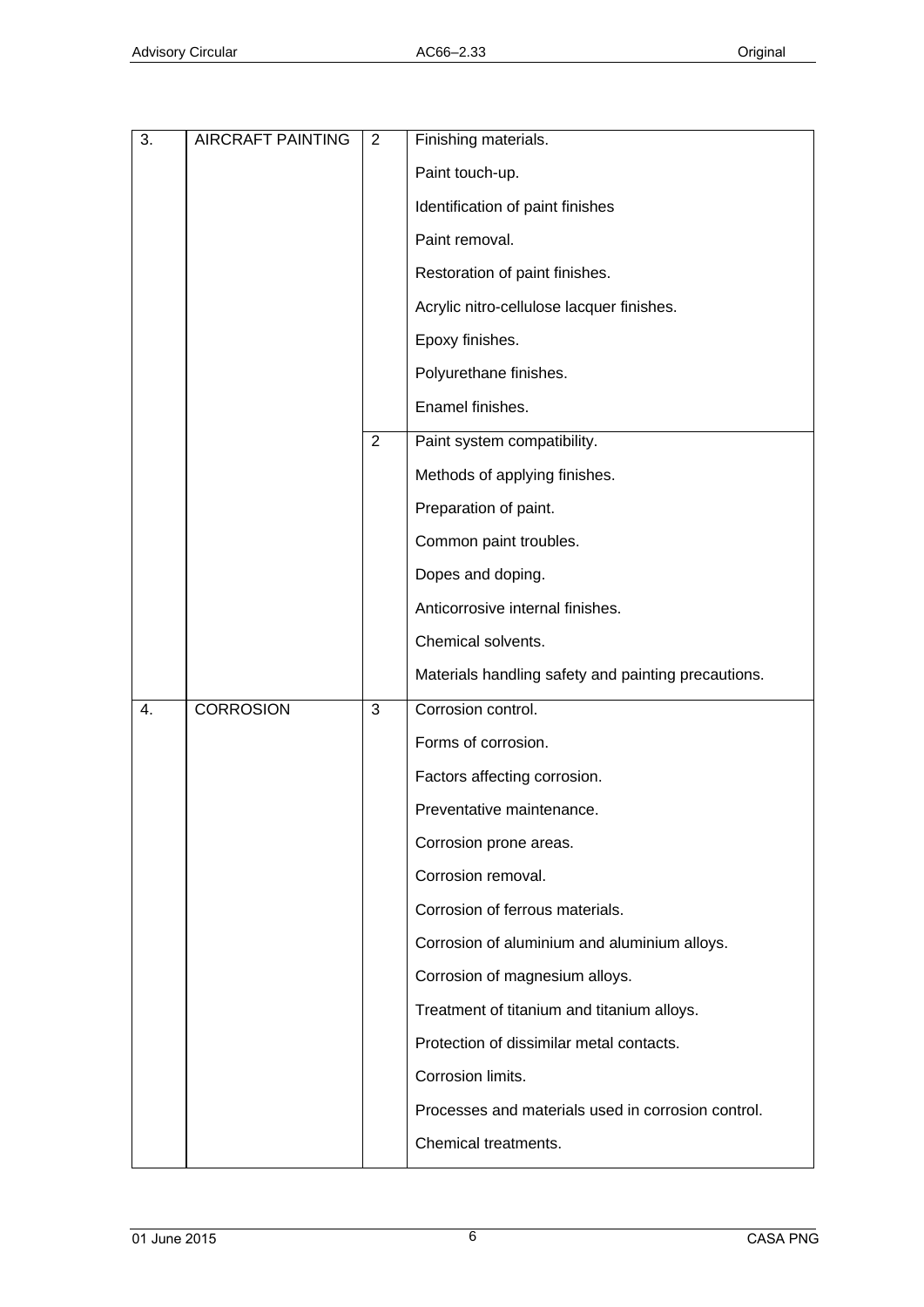| 5. | <b>RELIABILITY</b>                                                                                         | 1 | Loads on an aircraft in flight. |
|----|------------------------------------------------------------------------------------------------------------|---|---------------------------------|
|    | <b>FUNDAMENTALS &amp;</b><br><b>AIRCRAFT</b><br><b>STRUCTURAL</b><br><b>MAINTENANCE</b><br><b>CONCEPTS</b> |   | Ground loads.                   |
|    |                                                                                                            |   | Design concepts FAR 23 and 25.  |
|    |                                                                                                            |   | Factor of safety.               |
|    |                                                                                                            |   | Damage tolerance.               |
|    |                                                                                                            |   | Fail-safe.                      |
|    |                                                                                                            |   | Safe-life.                      |
|    |                                                                                                            |   | Principal structural elements.  |
|    |                                                                                                            |   | Primary structure.              |
|    |                                                                                                            |   | Secondary structure.            |
|    |                                                                                                            |   | Single load paths.              |
|    |                                                                                                            |   |                                 |

|  | 1 | Multiple Load Paths.                          |
|--|---|-----------------------------------------------|
|  |   | Structural deterioration through:             |
|  |   | Fatigue<br>٠                                  |
|  |   | Corrosion<br>$\bullet$                        |
|  |   | Stress corrosion cracking<br>$\bullet$        |
|  |   | Impact damage<br>$\bullet$                    |
|  |   | Abrasion and erosion<br>$\bullet$             |
|  |   | Wear<br>$\bullet$                             |
|  |   | Cleanliness.<br>$\bullet$                     |
|  |   | Methods of limiting structural deterioration. |
|  |   | Redundancy.                                   |
|  |   | Maintenance criteria:                         |
|  |   | <b>Hard Time</b><br>$\bullet$                 |
|  |   | On condition<br>$\bullet$                     |
|  |   | Condition monitoring.<br>$\bullet$            |
|  |   | Scheduled maintenance.                        |
|  |   | Unscheduled maintenance.                      |
|  |   | Reliability.                                  |
|  |   | Importance of reliability.                    |